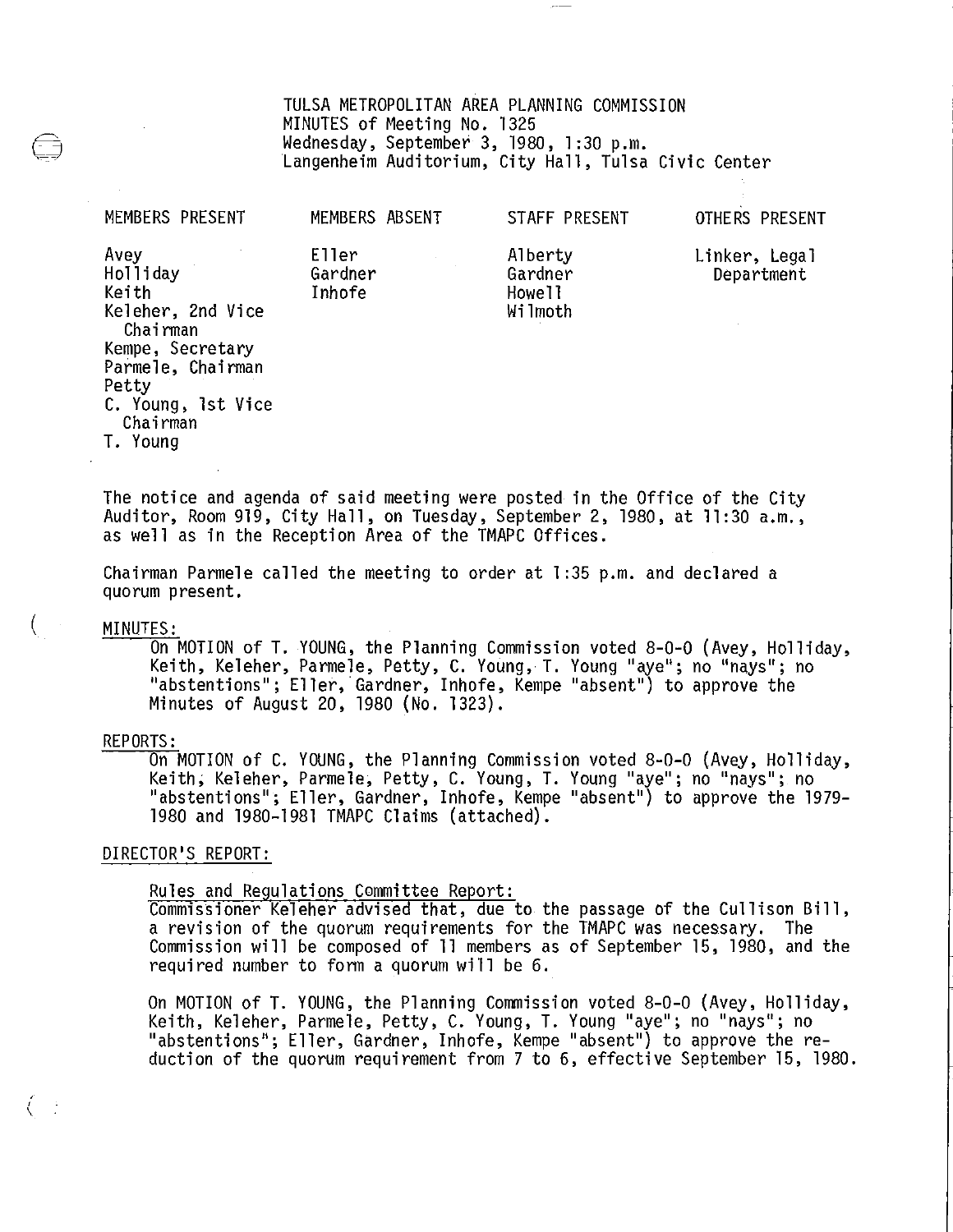## PUBLIC HEARING:

## PUBLIC HEARING TO CONSIDER ADOPTING A TULSA COUNTY ZONING CODE AND COMPREHENSIVE ZONING MAPS FOR THE UNINCORPORATED AREAS OF TULSA COUNTY, OKLAHOMA.

Ê.

Bob Gardner advised that the County Zoning Code is very similar to the City<br>of Tulsa Zoning Code. The primary differences are within the Agricultural<br>Chapter. There are two new districts in the County Zoning Code, Agricult type subdivision. The Residential Estate District involves primarily the standards of minimum size lot on a septic tank. Also, the County Zoning<br>Code does not make any distinction between other urban-type RS Residential Districts as the City Code does (RS-1, RS-2, & RS-3). The RM-3 and OH Districts have been deleted from the County Code since they would not be. needed in the County. References to the City Auditor, City Commission, and City Building Inspector have been changed to read County Clerk, County<br>Commission and County Inspector, respectively.

The following modification to Table I - Use Units Permitted In Agriculture<br>Districts was proposed: Oil and gas well drilling and customary accessory uses such as oil storage tanks, oil transporting, etc., but not including petroleum refining, are permitted in an AG District as a matter of right,  $AG+R$  by exception, provided such uses are located  $\frac{1}{4}$  mile or more incorporated area, 300 feet or more from any residence and 165 feet or more from any lease line.

Commissioner Terry Young advised that Andrew Allen, Assistant District Attorney, and Bob Gardner met with the Board of County Commissioners concerning the oil and gas drilling in the AG District. It is the posi- tion of the County Commissioners that they do not want to preclude the right to conduct oil and gas drilling in AG Districts. Therefore, the Zoning Code, to be adopted by the County on September 8, 1980, will have a provision for oil and gas drilling, by right, in AG Districts and by exception in AG-R Districts. The same provisions will be provided in the industrial categories. Mr. Young stated that the Commission would set forth in the Code the 300' provision for nearness to residences and 165'<br>from any lease line and will also set forth the 1,320-foot provision either from the developed subdivision or the unincorporated limits of any city as the delineation of where it is allowed by right.

Kem Williams, Tulsa Attorney, questioned if the Board of County Commissioners intended to provide that drilling by right would also be allowed by exception in the platted AG-R areas which are undeveloped.

Commissioner T. Young advised that the position was use by right in the AG District and by exception in the AG-R Districts. In the unincorporated areas, zoned AG, and normally permitted by right, if it is nearer than 1,320 feet of a platted subdivision or incorporated limits of a city, it would be necessary to apply to the Board of Adjustment.

9.3.80:1325(2)

 $\overline{(\ }$ 

 $\bigcup$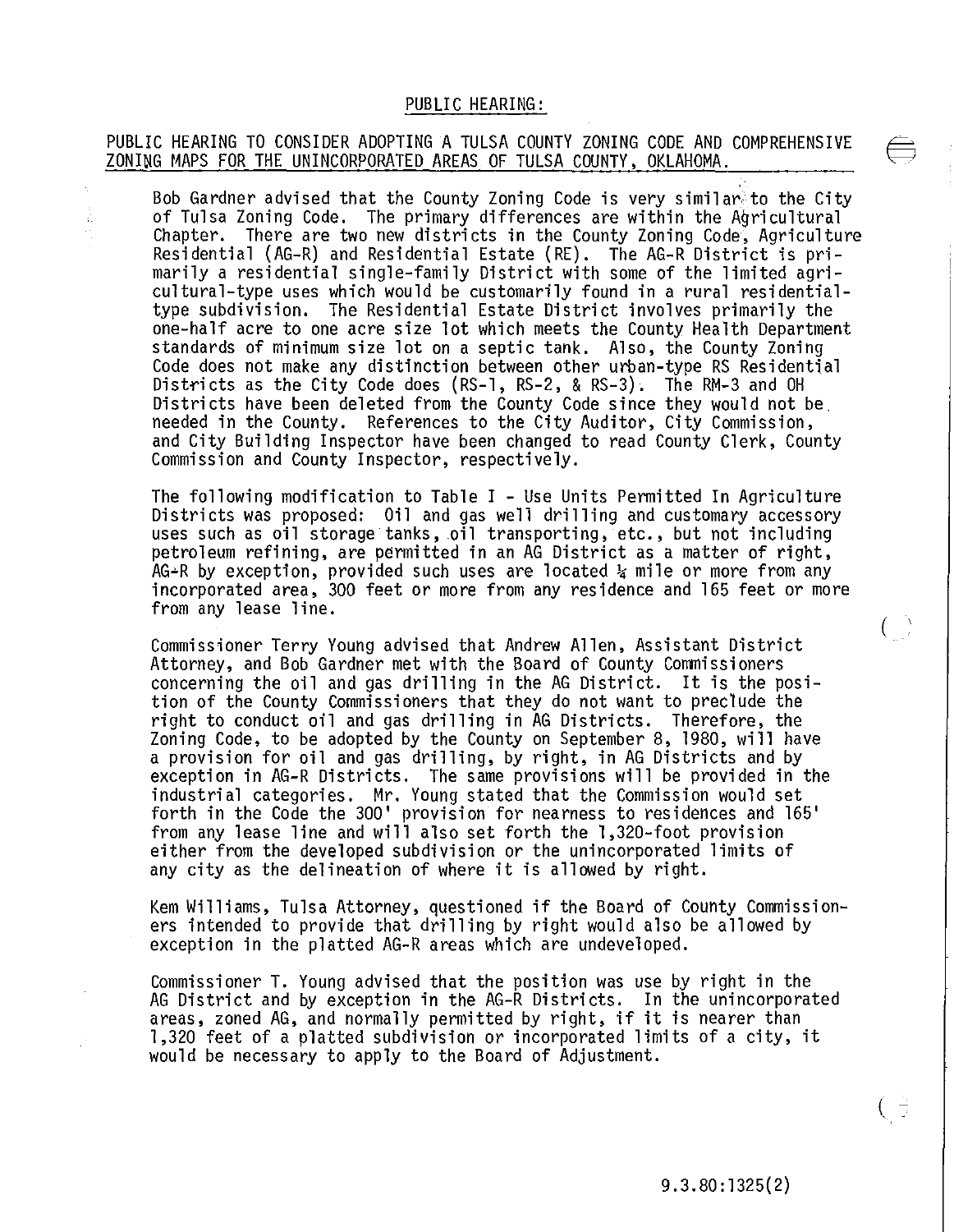(

(

On MOTION of C. YOUNG, the Planning Commission voted 9-0-0 (Avey, Holliday, Keith, Keleher, Kempe, Parmele, Petty, C. Young, T. Young "aye"; no "nays"; no "abstentions"; Eller, Gardner, Inhofe "absent") to recommend adoption of the Tulsa County Zoning Code as presented and as to be modified concerning<br>oil and gas drilling.

The Staff presented the Comprehensive Zoning Maps for the unincorporated areas of Tulsa County. Mr. Gardner advised that the existing zoning maps<br>were used, field checks were made and the Staff worked with each County Commissioner of each district in reviewing the maps. All of the County is zoned with the exception of the north one-mile, the extreme southern three miles and the area west of 145th West Avenue. In locations where there was existing commercial development at an intersection node or within a special district, the area was assigned a classification commensurate with the development. Any other development that was not recognized on the maps would need to be advertised and notice given if a zoning change was desired. Mr. Gardner stated that it would be the obligation of the Staff to correct zoning errors that were made in transferring from the City zoning to the County zoning in mapping the entire area.

Gary Briesch advised of an error on Map 34. He noted that a tract of land south of the intersection of Highway #51 and 137th West Avenue has been used for commercial purposes for the past 15-20 years and has never been shown as commercial.

Commissioner T. Young advised Mr. Briesch that if the commercial operation was begun prior to the five-mile perimeter zoning, it would be a nonconforming use. Mr. Young pointed out that if there is a violation of the Zoning Code existing at this time, it will also be a violation after the County Zoning Code is adopted and it will be the property owner's respon-<br>sibility to file an application for a zoning change.

On MOTION of C. YOUNG, the Planning Commission voted 9-0-0 (Avey, Holliday,<br>Keith, Keleher, Kempe, Parmele, Petty, C. Young, T. Young "aye"; no "nays"; no "abstentions"; Eller, Gardner, Inhofe "absent") to recommend adoption of the Comprehensive Zoning Maps for the unincorporated areas of Tulsa County as presented and recommended by the Staff.

Following the Motion, Commissioner Terry Young expressed appreciation to the Staff for the work in preparing-the Zoning Code and mapping in a short period of time.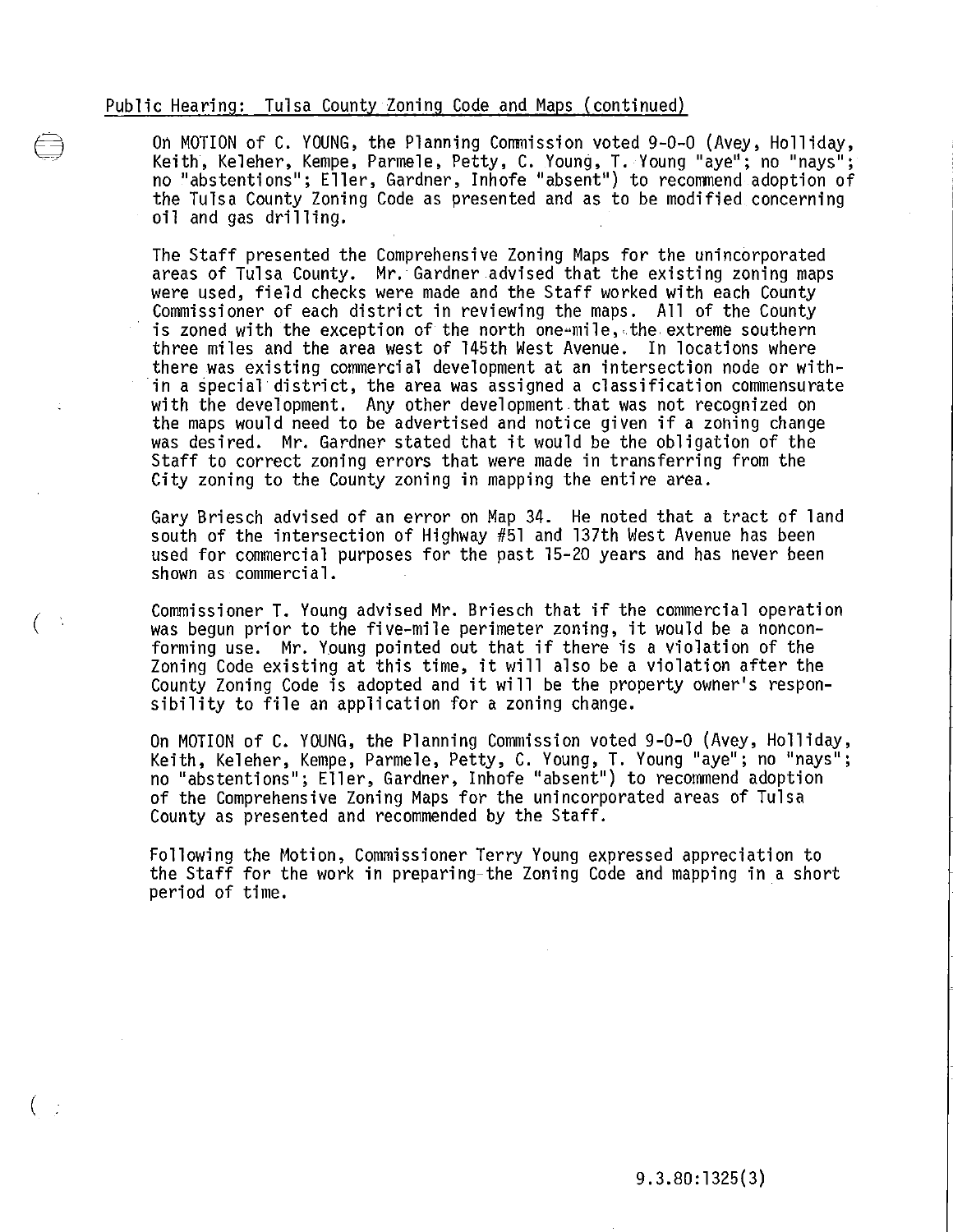## CONTINUED ZONING PUBLIC HEARING:

Z-5431 John Moody (El Paseo) South side of East 71st Street, east and west<br>of South 92nd East Avenue RS-3 to RM-0 of South 92nd East Avenue

and

PUD #179-F John Moody (El Paseo) South side of East 71st Street and west of<br>South Mingo Road (RS-3 and RM-0) South Mingo Road

Mr. Gardner advised that the applicant had requested a one-week continuance for these two items.

On MOTION of C. YOUNG, the Planning Commission voted 9-0-0 (Avey, Holliday, Keith, Keleher, Kempe, Parmele, Petty, C. Young, T. Young "aye"; no "nays"; no "abstentions"; Eller, Gardner, Inhofe "absent") to continue Z-5431 and PUD #179-F to September 10, 1980, 1:30 p.m., Langenheim Auditorium, City<br>Hall, Tulsa Civic Center.

 $(\Rightarrow$ 

(

 $9.3.80:1325(4)$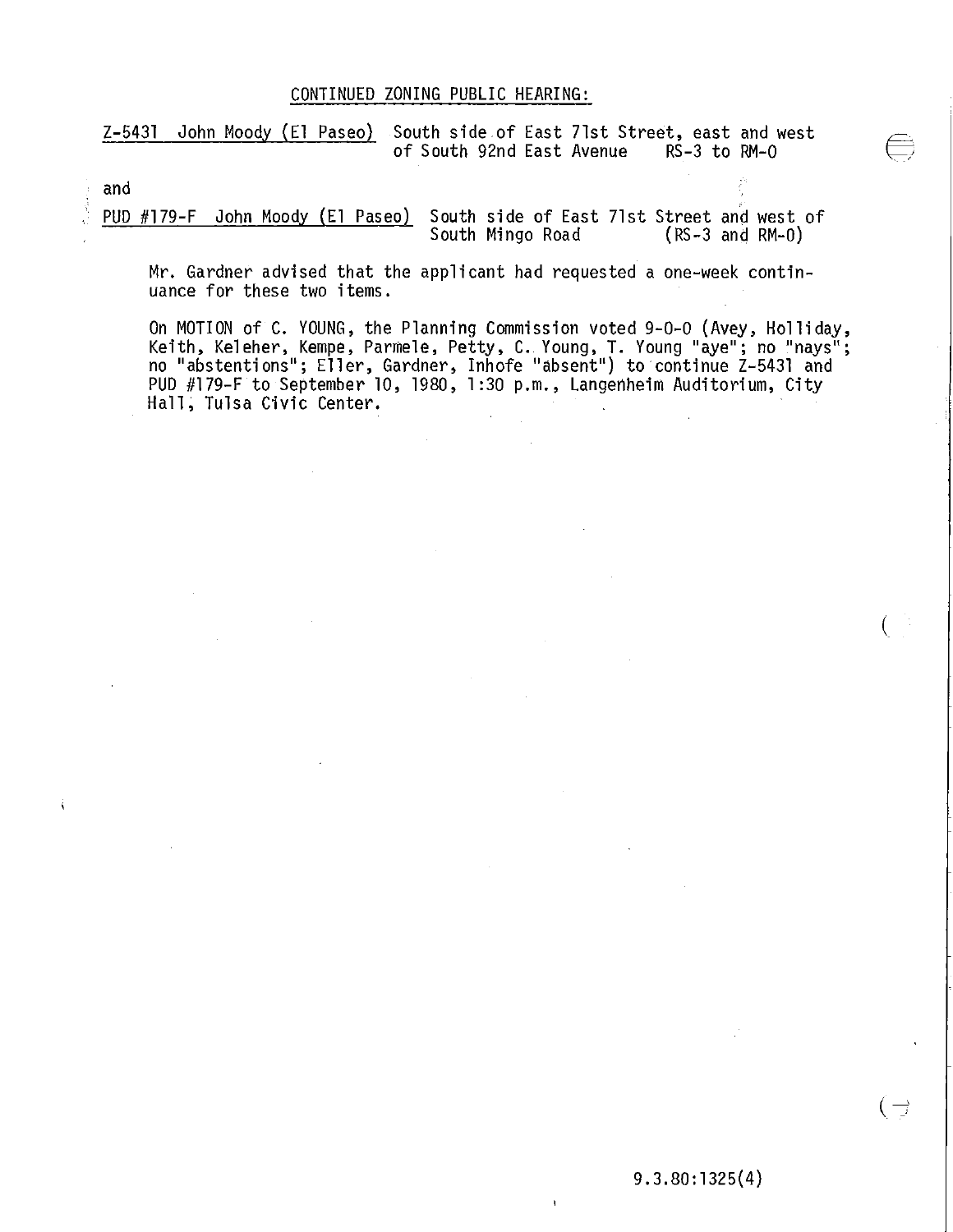Application PUD #243 Applicant: Charles Norman (Dickenson & Dunham) Present Zoning: (RS-2) North side of East 59th Place, east of South Harvard Avenue

Date of Application: July 25, 1980<br>Date of Hearing: September 3,<br>Size of Tract: 15 acres September 3, 1980 15 acres

Presentation to TMAPC by: Charles Norman Address: 909 Kennedy Building

Phone: 583-7571

Applicant's Comments:

(

(

Charles Norman, representing L & S Development Corporation and a develop-<br>ment subsidiary of State Federal Savings and Loan Association, advised that the subject property is the largest single tract north of 71st Street<br>in the City of Tulsa that remains available for the type of development proposed by the Glenoak Planned Unit Development. Mr. Norman pointed out that the subject tract will not require a change of zoning. The RS-2 zoning on the tract would allow a maximum of 60 units - the PUD proposes<br>51 units, a reduction of 9 dwelling units. He also advised that this project has received as much advance, detailed planning as any development he had been associated with in the past.

The luxury, single-family homes will be individually designed with a common architectural theme, on separate lots, within a screened and landscaped tract. A formal entrance featuring masonry screening walls, wrought iron fencing and a gate house will be constructed.

The applicant stated that the proposed drainage plan for the tract contemplates providing underground structures for a substantial part of the<br>storm-water drainage and overland drainage easements within the project for the remainder of the required drainage. The proposed drainage plan<br>has been reviewed and given conceptual approval by the City of Tulsa Hydrologist. The ponds and streams, a part of the landscaping plan for plan generally separates storm-water drainage from the decorative pools in order to preserve the attractiveness of the landscaping features. Mr. Norman advised that there are two minor drainage sheds, one of approximately. 60 acres and the other 24 acres, which drain onto and across the subject tract. The drainage presently crosses 59th Place at two different locations and exits the site on the west and north boundary onto Harvard Ave. The proposed drainage plan would pick up the existing drainage that comes into 59th on the two points and carry it to a point midway on 59th Place and construct a 60" storm sewer through the project, which would receive the surface water from the south and carry it to an existing 5' x 3' reinforced concrete box on the north property line. The streets in the PUD will have a swa1e configuration which will carry excess drainage water. A storm-water barrier wall will be constructed along the entire north boundary which will prevent any water which cannot enter the existing 5' x 3' box from flowing to the north. This will direct the surface water to the west and onto Harvard Avenue.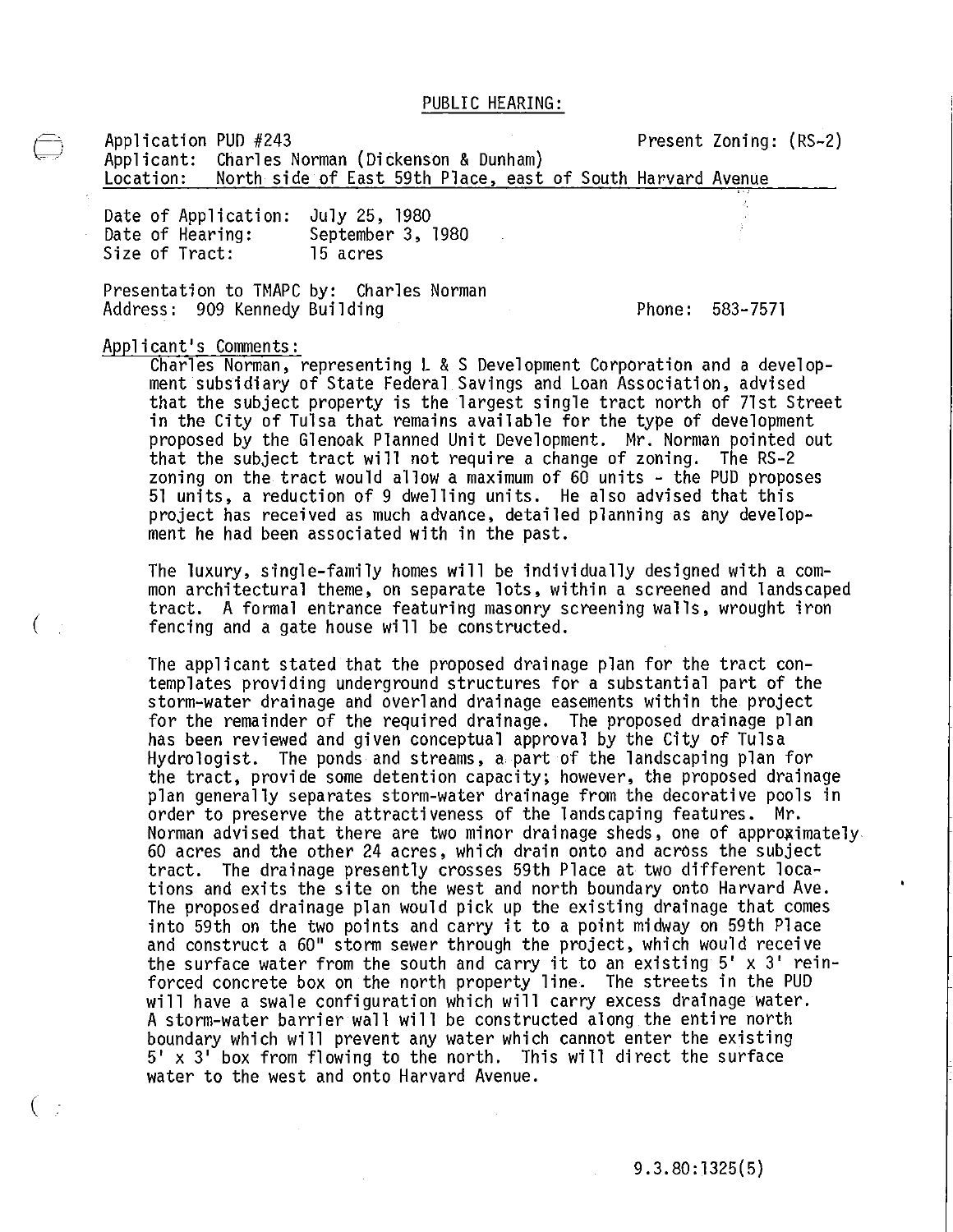Mr. Norman advised that the principal and emergency entrances to Glenoak<br>are planned to be on East 59th Place. The internal circulation plan eliminates through traffic by allowing vehicular and pedestrian traffic<br>only from the entrance on East 59th Place. Internal streets will be private and maintained by the homeowner's association. The streets will not be less than 26 feet wide with the paving to be constructed according to City standards.

Six different types of floor plans have been designed for the PUD, each of which has a straight line on one side. Mr. Norman advised that a common wall on one side of the building which would allow the buildings to be attached with a zero lot line, was proposed. The floor plans are not a part of the PUD. Each dwelling unit will include 3,000 sq. ft. to 4,400 sq. ft.; therefore, if they are attached on one side the side yards can be combined, the space between the buildings can be increased and create a more attractive elevation and appearance of the building. The houses will appear, individually, to be large mansions.

A 24" oak tree along with a clump of mature trees form the focal point<br>of the entrance from 59th Place. A guard house and small storage building were designed as two separate units so they could be located around the existing tree. The perimeter wall will feature stone columns and stone work with some breaks in the wall to allow vision into and out of the proj ect.

Mr. Norman advised that the PUD contains at least 3,000 sq. ft. of open space on each lot and at least 3,000 sq. ft. more per dwelling unit in  $( )$ <br>the common area. The combined 6,000 sq. ft. of open space per dwelling unit is substantially more than the minimum required by the RS-2 District.

The applicant stated that L &.S and State Federal believe that there is an existing market for dwelling units of this type and number and propose to begin development immediately upon the approval by the Commission. Model units will be constructed and the perimeter walls, the open area, and the gatehouse must be fully developed and in place before the first unit is occupied.

| Protestants: Joy Brewer |                 | Address: 6006 South Jamestown Avenue |
|-------------------------|-----------------|--------------------------------------|
|                         | Lu Stevenson    | 5906 South Indianapolis Avenue       |
|                         | M. N. Broughton | 3420 East 58th Street                |
|                         | Hugh Boyd       | 5905 South Jamestown Avenue          |
|                         | R. D. Majors    | 5737 South Gary Avenue               |
|                         | Russell Bennett | 3328 East 58th Street                |
|                         |                 |                                      |

#### Protestant's Comments:

Joy Brewer stated she understood that the subject property was zoned for single-family residences; however, the proposed 'dwellings' are described as single-family dwellings attached, which she felt must be called duplexes. Mrs. Brewer noted that she lived in Oak Hollow just to the south of the subject tract where the homes have a mean value of approximately \$200,000.

Mrs. Brewer expressed concern with additional traffic on 59th Place and advised that there is already heavy traffic in her neighborhood due to  $\Box$ people cutting through from Harvard to 6lst Street in order to avoid the traffic light at 6lst Street and Harvard Avenue. The protestant also<br>9.3.80:1325(6)

أنام والمتهاري وأشبه كالصالون  $9.3.80:1325(6)$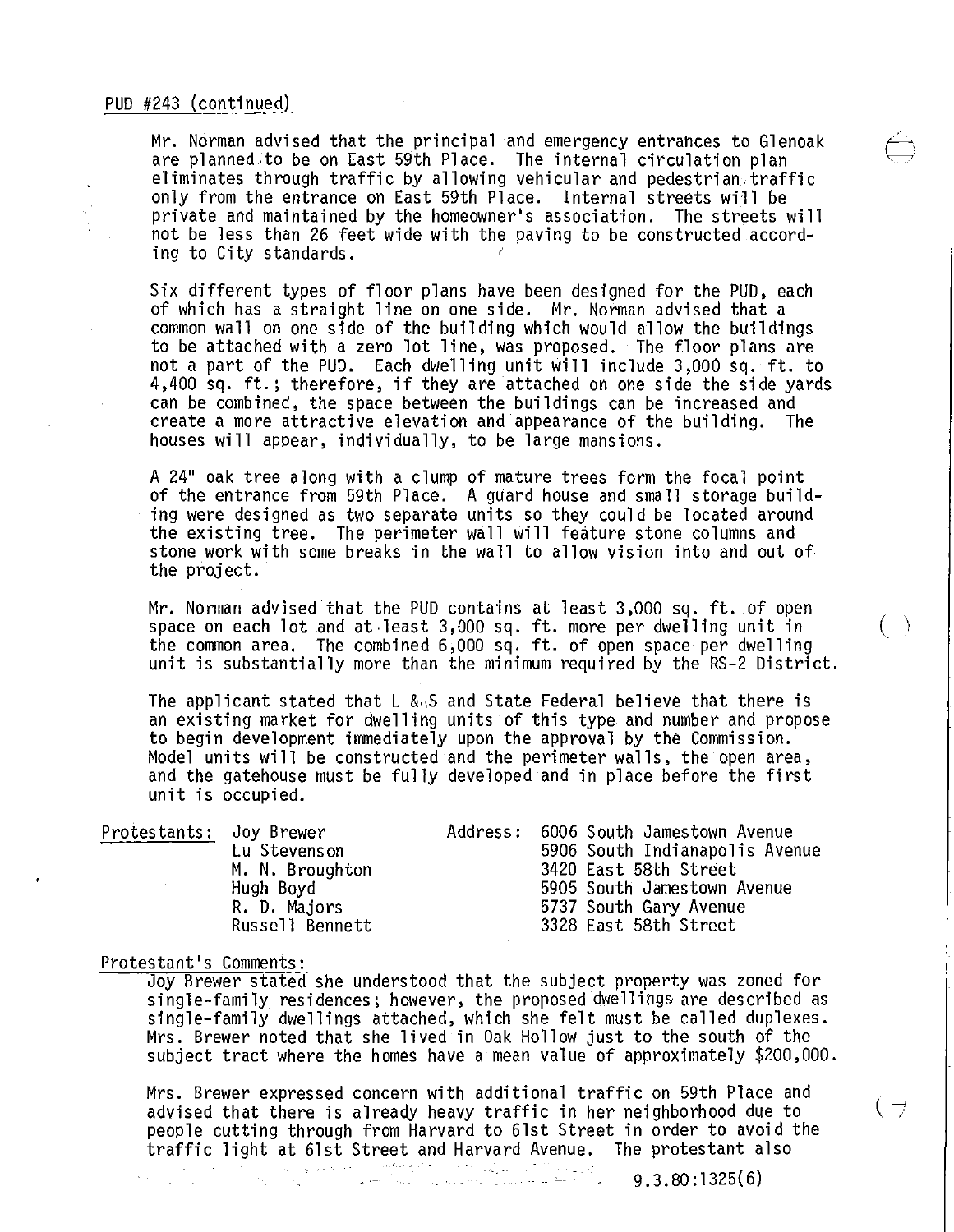noted that a large drain was installed under the Oak Hollow development from 59th Place to 61st Street. She advised that it already floods in the area and with more pavement and driveways the problem would be compounded.

The protestant presented a protest petition (Exhibit "A-l") bearing signatures of 28 homeowners requesting the entrance to the proposed Glenoak development be changed from 59th Place to Harvard Avenue and also that proper drainage from the property be assured.

Lu Stevenson, resident of the Oak Hollow Addition, questioned what would happen if the developers begin construction on the subject tract and then run out of funds. She was advised that the PUD could not be changed without a public hearing. Mrs. Stevenson advised the Commission tht 59th Place is a narrow, unimproved street, approximately one quarter mile in length, and was originally built to carry a very minimal amount of traffic. The protestant stated she offered to build her own curb, but the City would not allow her to do that since it is a narrow, unimproved street. The protestant presented a letter (Exhibit "A-2") of protest from the homeowners of Oak Hollow. The letter urged the Commission to consider the traffic problems which will be created and magnified if the proposed Glenoak Addition is approved with the entrance on 59th Place.

Mr. Broughton advised that the public thinks of dwelling units with a common wall as a duplex. He was opposed to duplexes on the subject property.

Hugh Boyd questioned the structure of the crash gate and was advised that it would be necessary for the Fire Department or other emergency operations to cut the bolt which fastens the gate in order to obtain entrance to the subdivision. Mr. Boyd noted that there are electrical and telephone poles<br>along the north side of 59th Place. He was advised that underground utilities would be provided for the proposed Addition. The protestant also pointed out the excessive traffic in the Oak Hollow Addition. In answer to Mr. Boyd's question of the safeguards on proper maintenance of the commonly owned grounds, Chairman Parmele noted that the text of the PUD requires that a homeowner's association be formed to provide money for the care and maintenance of the common areas within the complex.

Mrs. R. D. Majors advised that she lives on the west side of Harvard and with any normal rainfall the cars on Harvard throw water over the fence into her yard. She also noted that 56th Street at the corner of Grimes Elementary School is always under water during a severe rain.

Russell Bennett stated that his home borders on the north of the subject tract and he has had water in his home on two different occasions since the tract has been cleared. He advised that he was located 2' lower than Harvard Avenue and questioned if the storm-water barrier wall would be located at a point far enough to the west to be of a help to him. Mr. Bennett also asked what the appearance of the north side of the. proposed project would be.

 $\Big(\begin{array}{c} \frac{1}{2} \\ \frac{1}{2} \end{array}\Big)$ 

( Instruments Submitted: Protest Petition, 28 signatures (Exhibit "A-l") Letter of Protest - Homeowners (Exhibit "A-2")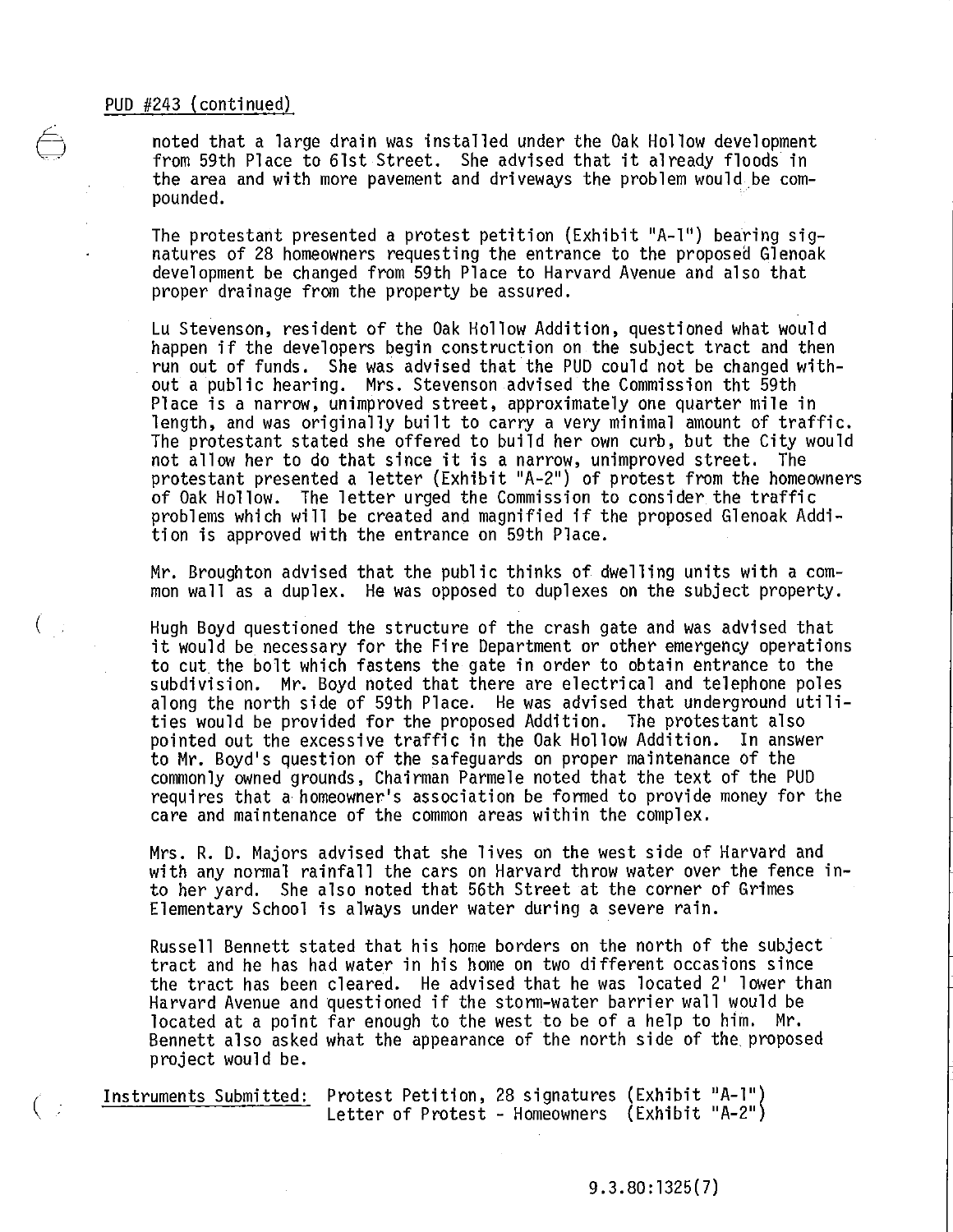# Staff Recommendation:  $\overline{a}$

ÿ

Planned Unit Development #243 is located on the NE corner of Harvard Ave.,  $\quad \overline{\smash{\bigcup}}$  and 59th Place South. The property is 15.08 acres in size and is zoned RS-2 residential single-family. The RS-2 zoning would permit a maximum of 60 dwelling units and the applicant is proposing 51 dwelling units to be single-family attached and detached units. The development will be served by private streets and entry will be through a security gate.

The applicant has attempted to preserve a majority of the substantial trees on the site through identification and caregul site planning. The Staff has reviewed the applicant's outline development plan and find that PUD #243 is: (1) consistent with the Comprehensive Plan for District 18; (2) harmonizes with the existing development; (3) is a unified treatment of the development possibilities of the subject tract; and (4) is consistant with the stated purposes and standards of the PUD Chapter of the Tulsa Zoning Code.

The Staff recommends APPROVAL of PUD #243, subject to the following conditions:

- 1) That the applicant's text and outline development plan be. incorporated as conditions of approval unless modified herein.
- 2) Development Standards:
- a. Gross site area -- 15.08 acres b. Net site area  $-$  13.91 acres c. Permitted uses -- Single-family residences, attached and detached,<br>with customary accessory uses such as pools, parking, storage buildings, recreational facilities and security gate houses. d. Maximum number of  $D.U's. -- 51$ <br>e. Minimum lot size  $-7$ , e. Minimum lot size  $-7,000$  sq. ft. f. Maximum building height -- 26 feet g. Minimum size of  $D.U's.$  (excluding garage) -- 3,000 square feet h. Minimum open space per D.U. -- 6,000 sq. ft. (open space will be provided on each individual lot and within common areas to i. Permitted Yards (Minimum) be used for recreational facilities and pedestrian circulation, the total of which shall average 6,000 sq. ft. per dwelling. Front: Residence setback -- 20 feet Garage setback: front entry  $-20$  feet side entry  $-$  10 feet Side: Between buildings -- 15 feet Rear: 20 feet j. Parking: Two enclosed off-street parking spaces per dwelling unit and at least two additional off-street parking spaces per dwelling unit (may be provided in driveways or common parking areas.)(  $\frac{1}{\sqrt{2}}$ 3. That the applicant's site plan, with respect to location of pools and
- fences. be amended to provide unobstructed and clear utility easements.

9.3.80:1325(8)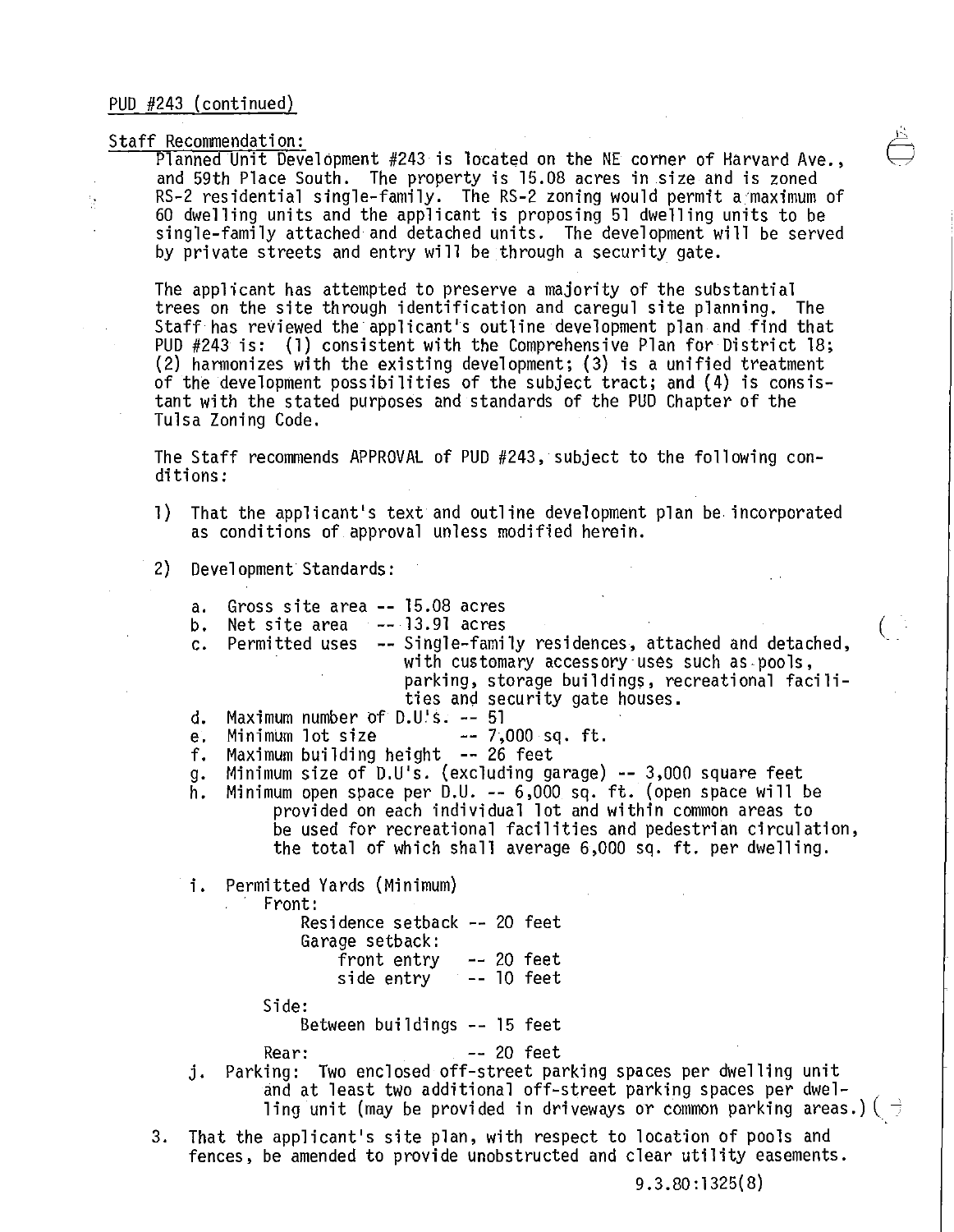- 4) That the landscape plan including the typical screening wall sections and detail on the "entry guardhouse" be approved as submitted.
- 5) That a homeowner's association be formed and responsible for the maintenance of all common areas, landscaped areas, screening walls and private streets. .
- 6) That a detail site plan, if changes are made in current Exhibit "A", be approved by the TMAPC prior to the issuance of any building permit.
- 7) That a subdivision plat, incorporating within the restrictive covenants of said plat the PUD conditions of approval, making the City of Tulsa beneficiary to said covenants, be approved by the TMAPC and filed of record in the County Clerk's Office prior to the request for any building permit.

#### Special Discussion for the Record:

(

 $\left(\begin{array}{c} \end{array}\right)$ 

Commissioner Terry Young questioned if the Hydrologist had considered the impact of the water which will flow toward Harvard on the road surface itself and the impact on the west side of Harvard.

Charles Norman stated he could not speak to this; however, he felt that on Harvard, in a heavy rain, there would be some overflow on the street surface as there is now until such time as there is a major drainage structure constructed to the north to Joe Creek.

In answer to Chairman Parmele's question, Mr. Norman advised that the price per dwelling unit would be approximately \$100 per sq. ft., including the land with the commitment that there will be at least 3,000 sq. ft. of living space per dwelling unit not including the garage.

Commissioner Keleher, referring to the protestant's objection to duplex use, advised that RS-2 zoning does not allow duplexes. He noted that the idea of moving two units close together on one side is a design concept that is not common to Tulsa, Oklahoma; however, he felt that it is a sound planning concept to enhance the development by increasing the impact of the open space.

Bob Gardner pointed out that the primary difference is that there are two dwelling units on a single lot in a duplex, the proposed development is for one. dwelling unit per-1ot·with -a zero lot line.

In answer to Mr. Bennett's question concerning the storm-water barrier wall, Mr. Norman advised that the barrier wall, with a 2' stone footing, will go<br>along the north boundary of the subject tract and will be strong enough to divert the surface water west of Harvard. Above the wall will be a decorative screening fence.

Mr. Norman advised that the water that flows to the subject tract comes from the south, therefore, there will be no adverse affect on the drainage<br>in Oak Hollow Addition south of 59th Place. Also, the storm-water barrier will restrict any surface flow from going into the homes on the north. The applicant noted that the only problem he could not solve is the exist-<br>ing situation on Harvard Avenue which would require an extremely large drainage structure to carry all the surface water in the neighborhood from this drainage basin to the north.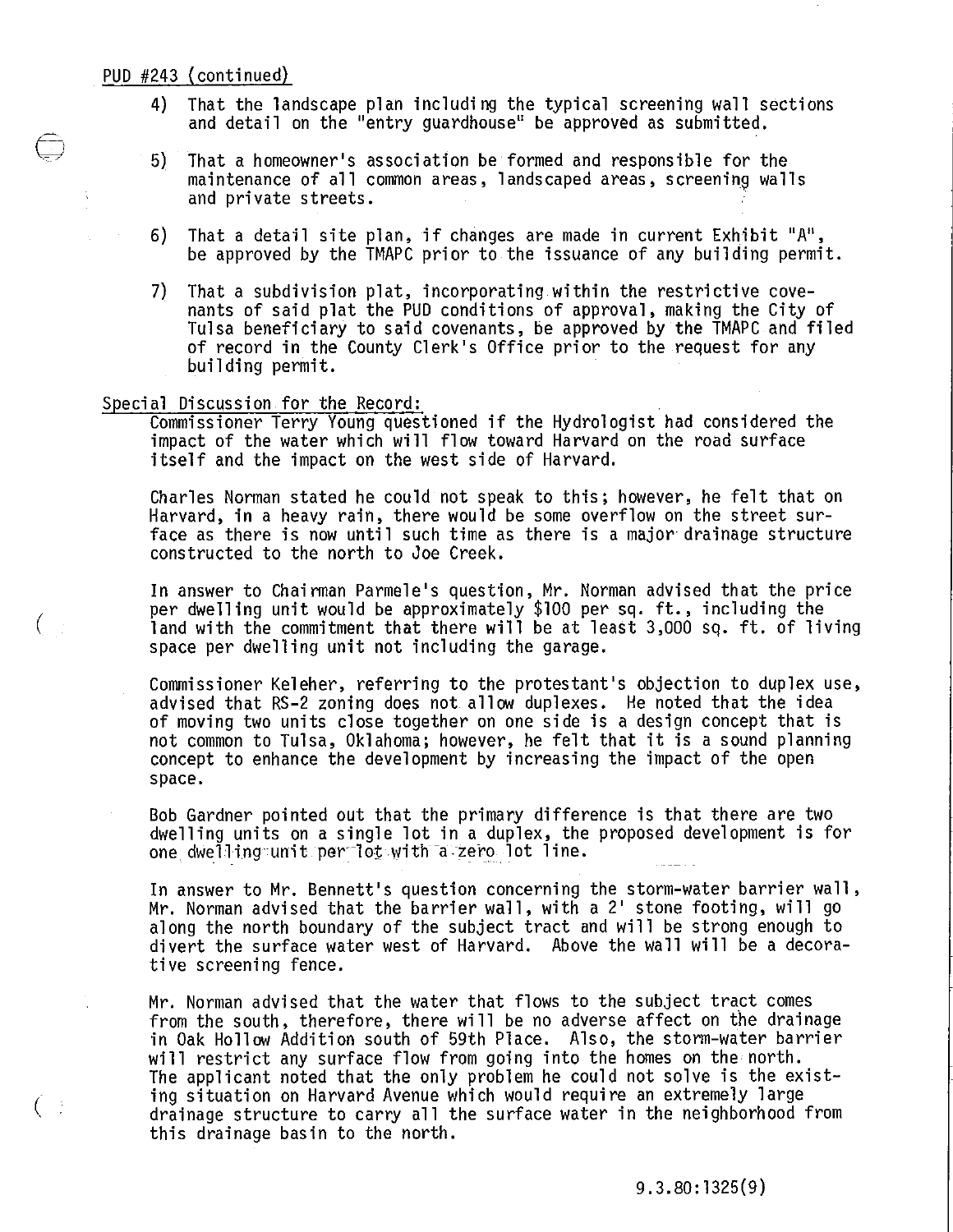TMAPC Action: 7 members present.<br>On MOTION of KEITH, the Planning Commission voted 7-0-0 (Avey, Holliday,<br>Keith, Keleher, Kempe, Parmele, Petty "aye"; no "nays"; no "abstentions": Eller, Gardner, Inhofe, C. Young, T. Young "absent") to recommend to the Board of City Commissioners that the following described property be approved, as per Staff Recommendation, subject to the above conditions with special concern for the increase of water on Harvard Avenue:

> A part of the N/2 of the SW/4 of the SW/4 of Section 33, Township 19 North, Range 13 East of the I.B.&M., Tulsa County, Oklahoma, being more particularly described as follows, to-wit:'

Beginning at a point on the North line of said N/2 of the SW/4 of the SW/4 of Section 33, at a distance of 50' East of the NW corner thereof;<br>thereo South 800 E81-37" East along the North line of said N/2 of the thence South 89<sup>0</sup>-58'-37" East along the North line of said N/2 of the SW/4 of the SW/4 of Section 33, for a distance of 897.07' to the NW corner of Lot 1, Block 2, Park Place South, an<sub>n</sub>addition to the City of Tulsa, Tulsa County, Oklahoma; thense South 17<sup>0</sup> -08'-26" East for a distance of  $193.61'$ ; thence South  $0^{\circ}$ -01'-45" West for a distance of 455.54' to the SW corner of Lot 7, Block 2, said Park Place South; thence North 89<sup>0</sup>-59'-18" West, parallel to and 20' North of the South line of said N/2 of the SW/4 of the SW/4 for a distance of 954.40';<br>thence North 0 -02'-45" East parallel to, and 50' East of the West line of said N/2 of the SW/4 of the SW/4 of Section 33, for a distance of<br>640.71' to the point of beginning, containing 13.9133 acres; and being 640.71' to the point of beginning, containing 13.9133 acres; and being<br>approximately located on the north side of East 59th Place, east of South Harva rd Avenue. (

 $\left( \begin{array}{c} \rightarrow \end{array} \right)$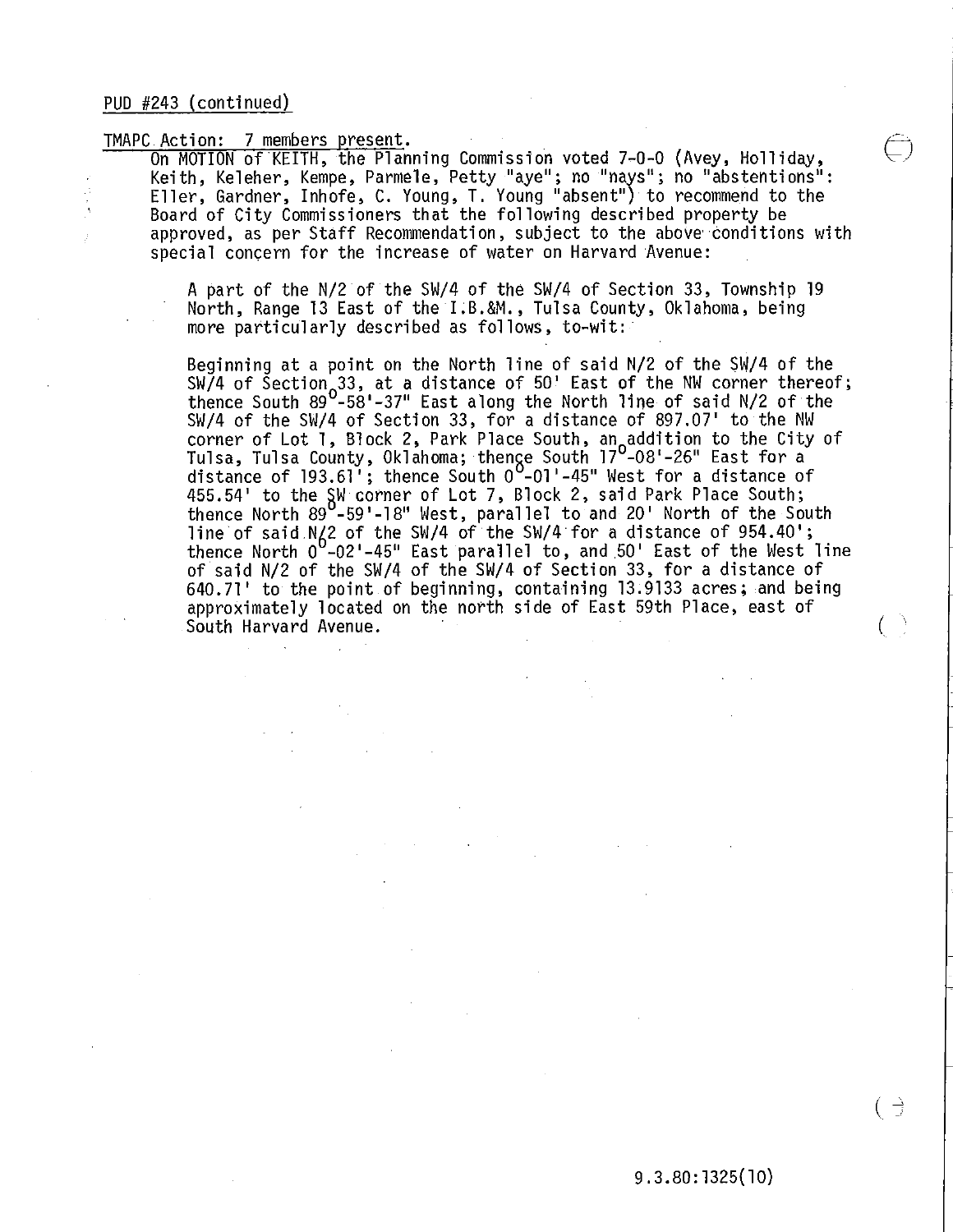#### SUBDIVISIONS:

Osage Oaks (2212) SW corner of West 96th Street North and North Tacoma Ave. RS-1

Mr. Wilmoth advised that the Staff and T.A.C. recommended a continuance of this item to September 17, 1980, since there were a number of requirements to be met prior to review of a preliminary plat.

On MOTION of KEMPE, the Planning Commission voted 7-0-0 (Avey, Holliday,<br>Keith, Keleher, Kempe, Parmele, Petty "aye"; no "nays"; no "abstentions"; Eller, Gardner, Inhofe, C. Young, T. Young "absent") to continue Osage<br>Oaks Addition to September 17, 1980, 1:30 p.m., Langenheim Auditorium, City Hall, Tulsa Civic Center.

West Tulsa Townhouse Addition II (1192) SE corner of SW Boulevard and West 19th<br>Street RM-1 Street

The Staff presented the plat noting the applicant was not represented.

A plot plan was not yet available, but there were no objections to the plat as shown. Access driveways needed to be closely coordinated with Traffic Engineer.

The Technical Advisory Committee and Staff recommended approval of the Preliminary Plat of West Tulsa Townhouse Addition II, subject to the conditions.

 $\Big(\begin{array}{c} 1 \ 1 \end{array}\Big)$ 

(

On MOTION of KELEHER, the Planning Commission voted 7-0-0 (Avey, Holliday,<br>Keith, Keleher, Kempe, Parmele, Petty "aye"; no "nays"; no "abstentions"; Eller, Gardner, Inhofe, C. Young, T. Young "absent") to approve the Preliminary Plat of West Tulsa Townhouse Addition II, subject to the following conditions:

- 1. Utility easements shall meet the approval of the utility companies.<br>(Utilities) Coordinate with Subsurface Committee if underground plant<br>is planned. Show additional easements as required. Existing easements should be tied to or related to property and/or lot lines. (Show PSO overhead on north, south and west.).
- 2. Drainage plans shall be approved by the City Engineer, including storm drainage and detention design (and Earth Change Permit where applicable), subject to criteria approved by City Commission.
- 3. A topo map shall be submitted for review by T.A.C. (Sub. Reg. IV, 3g) (Submit with paving and drainage plans, if required.)
- 4. A "Letter of Assurance" regarding installation of improvements shall be submitted prior to release of final plat, (including miscellaneous documents required by the Subdivision Regulations.)
- 5. All Subdivision Regulations shall be met prior to release of final plat. (Staff)

9. 3 . 80 : 1325 ( 11 )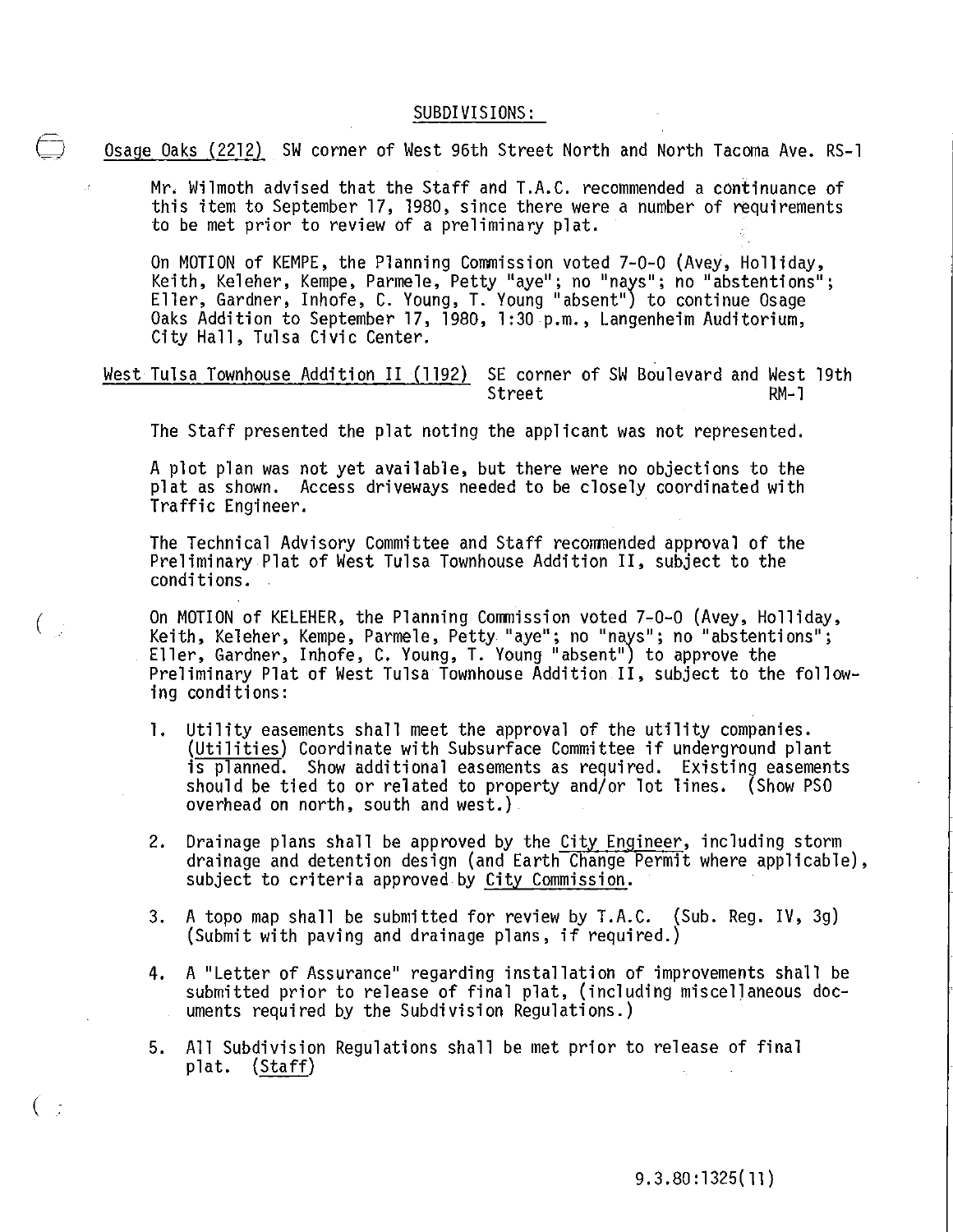Brandywine Addition (PUD #220) (1884) 89th Street and South Garnett Road-RS-3

The Staff presented the plat noting the applicant was not represented.

At the T.A.C. meeting there was some discussion regarding the easement widths since the minimum requirements had been increased during this plat's early stages. It was felt best to let the applicant work this out with utilities prior to submission of final approval. Engineering<br>Department requested the standard language for monuments and drainage<br>be shown in covenants.

The Technical Advisory Committee and Staff recommended approval of the Preliminary Plat of Brandywine Addition, subject to the conditions:

On MOTION of KELEHER, the Planning Commission voted 7-0-0 (Avey, Holliday,<br>Keith, Keleher, Kempe, Parmele, Petty "aye"; no "nays"; no "abstentions"; Eller, Gardner, Inhofe, C. Young, T. Young "absent") to approve the Preliminary Plat of Brandywine Addition, subject to the following listed conditions:

- 1. All conditions of PUD #220 shall be met prior to release of final plat,<br>including any applicable provisions in the covenants or on the face of the plat. Include PUD approval date and references to Sections 1100- 1170 of the Zoning Code in the covenants. (Staff)  $\mathcal{L}_{\rm{in}}$
- 2. Utility easements shall meet the approval of the utility companies.<br>(Utilities) Coordinate with Subsurface Committee if underground plant<br>is planned. Show additional easements as required. Existing easements should be tied to or related to property and/or lot lines.
- 3. Water plans shall be approved by the Water and Sewer Department prior to release of final plat, (including possible off-street water lines).
- 4. A request for creation of a Sewer Improvement District shall be submitted to the Water and Sewer Department prior to release of final  $plat.$
- 5. A request for a Privately Financed Public Improvement (PFPI) shall be submitted to the City Engineer.
- ·6. Paving and Drainage Plans shall be approved by the City Engineer, including storm drainage and detention design (and Earth Change Permit where applicable), subject to criteria approved by City Commission.
- 7. Street names shall be approved by City Engineer.
- 8. Access points shall be approved by the City and Traffic Engineers and show on plat, including expressway.
- 9. A Corporation Commission letter (or certificate of nondevelopment) shall be submitted concerning any oil and/or gas. wells before plat is released. (A 150' building line shall be shown on plat on any wells not officially plugged.) (Staff)
- 10. A "Letter of Assurance" regarding installation of improvements shall be  $\sqrt{-\frac{1}{2}}$ submitted prior to release of final plat, (include miscellaneous documents.)

9.3.80:1325(12)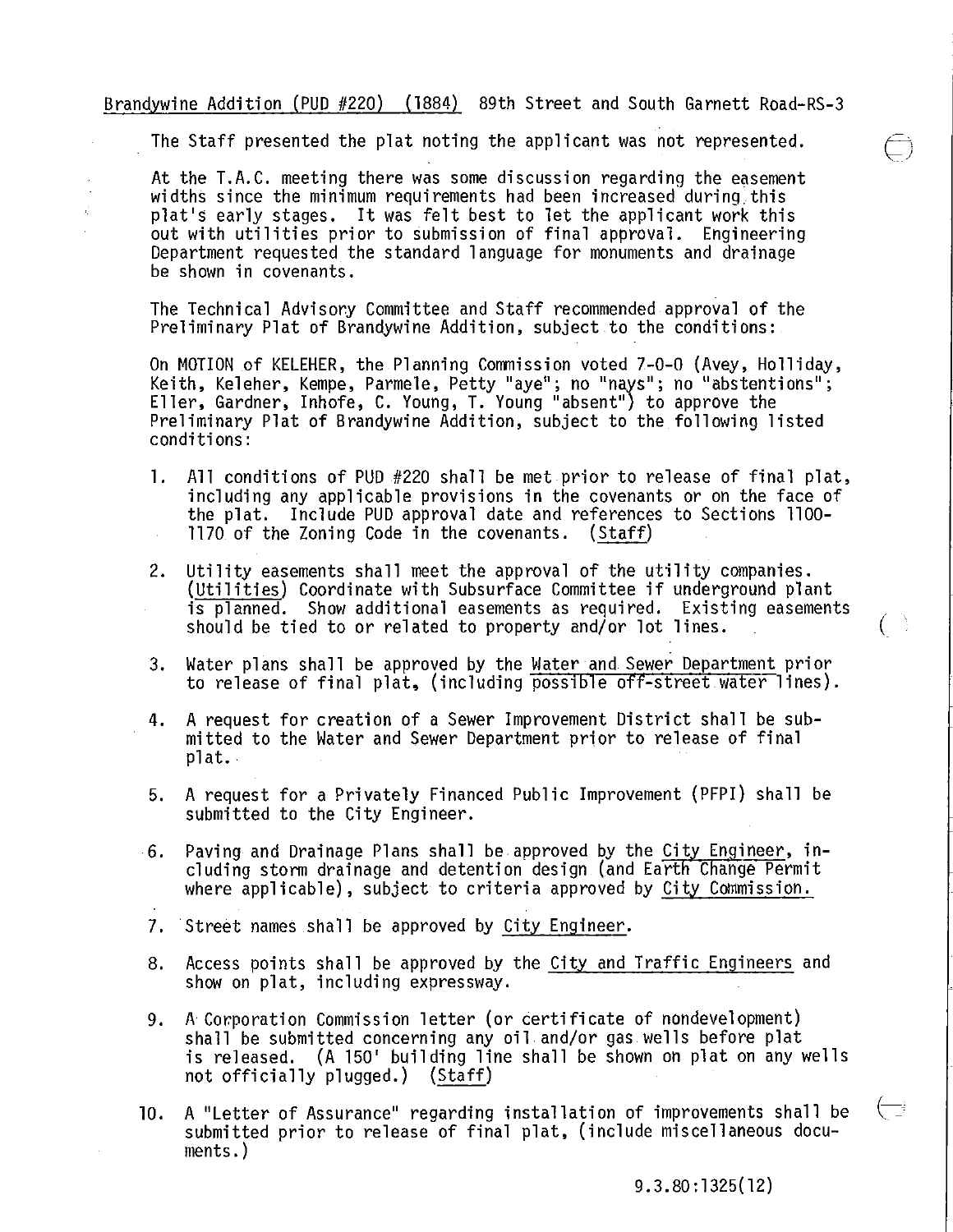## Brandywine Addition (PUD #220) (continued)

- 11. PUD requires a pedestrian access through Block 8 to apartment/<br>commercial area. Also, PUD requires a 25' rear building line on lots abutting apartment area. (Show 25' rear building line on lots 38-50, Block 8.)
- 12. Either by note or symbol, identify the pipeline (-T-)?
- 13. All (other) Subdivision Regulations shall be met prior to release<br>of final plat. (Staff) of final plat.

Woodland Hills Mall Extended (183) North side of 71st Street, east of Memorial Drive  $(CG, P)$ 

1616 South Peoria (1292) 1616 South Peoria Avenue ( OM)

Oxford Place (PUD #231) (383) 66th Place and South Sheridan Road (RS-3 )

Tamarac Addition (CDP #78) (1694) East 28th Place and South l29th East Avenue (RS-3 )

Fieldstone Farm Addition (3483) l15th Place and South Erie Avenue  $(RS-1)$ 

The Staff recommended these items be tabled.

 $(\ \ )$ 

 $(\quad)$ 

The Chair, without objection tabled Woodland Hills Mall Extended, 1616 South Peoria, Oxford Place, Tamarac, and Fieldstone Farm.

## FOR CHANGE OF ACCESS ON RECORDED PLAT:

Woodland View 6th Addition (3593) SW corner of 57th Street and South Memorial  $(RS-3)$ 

The Staff advised that this request is to correct an existing situation on Lot 3, Block 1, whereby access has been available and used on South Memorial, although the plat indicates "Limits-of-no-Access". An existing driveway was provided in the widening of Memorial and has been used by the church for some time. It is in a location acceptable to the Traffic Engi-<br>neer and that Department has recommended approval. The Staff recommends the Planning Commission also approve to provide legal access for the existing driveway.

On MOTION of KEMPE, the Planning Commission voted 7-0-0 (Avey, Holliday,<br>Keith, Keleher, Kempe, Parmele, Petty "aye"; no "nays"; no "abstentions"; Eller, Gardner, Inhofe, C. Young, T. Young "absent") to approve the change<br>of access as recommended by the Traffic Engineering Department.

## FOR WAIVER OF PLAT:

Z-5352 Rex Graves (Menkel) (3194) 10221 East 6lst Street (IL)

The Staff advised that this request is to waive plat on a  $2\frac{1}{2}$  acre tract rezoned for industrial use. The applicant will be the only user of the tract and does not intend to subdivide. Land to the east is also zoned industrial and land to the north was platted as "Akdar Heights" without any interior streets. The Staff sees no objections, providing the following can be accomplished.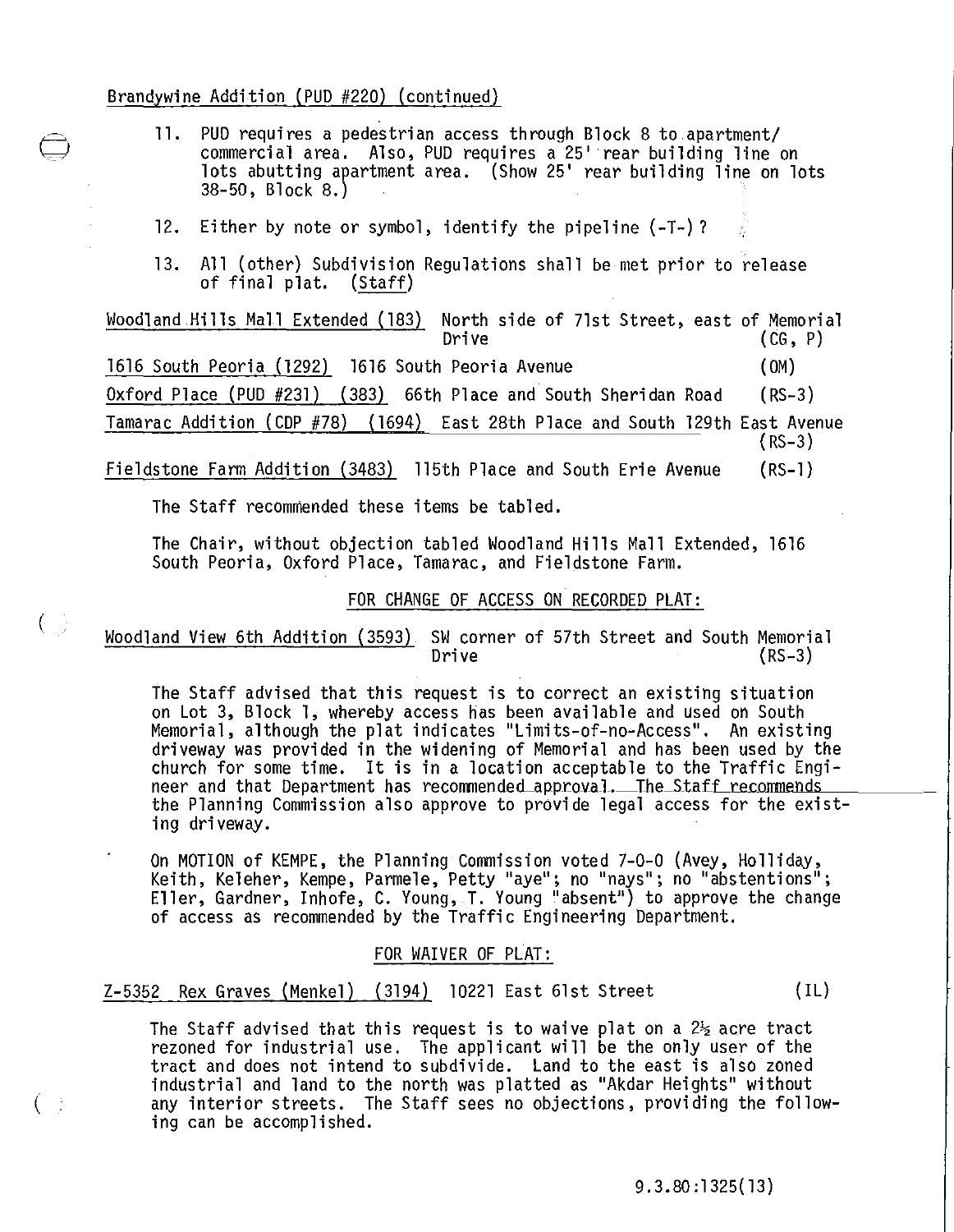## Z-5352 (continued)

- (a) Dedication of 25.25' to meet the Major Street Plan. (Building may<br>*have to be moved back about* 25' to accommodate this.)
- (b) Drainage plans and/or Earth Change Permit as per City Engineer.
- (c) One access point as shown.
- (d) Extension of water and sewer or other utilities as needed.

Water Department indicated they needed a 25' parallel easement on 61st Street for a larger future main to be constructed.

The Technical Advisory Committee and Staff recommended approval of the Waiver of Plat on Z-5352, as recommended by the Staff.

On MOTION of KELEHER, the Planning Commission voted 7-0-0 (Avey, Holliday,<br>Keith, Keleher, Kempe, Parmele, Petty "aye"; no "nays"; no "abstentions"; Eller, Gardner, Inhofe, C. Young, T. Young "absent") to approve the Waiver of Plat on Z-5352 as recommended by the Staff.

### LOT -SPLITS:

|       | L-14962 Bob Vinsant             | (892)  | L-15010 | Southeastern Co.                     | (1593) |
|-------|---------------------------------|--------|---------|--------------------------------------|--------|
| 14999 | Charlene & Lendel Hall $(2674)$ |        |         | 15011 INB Properties-SE, Inc. (3094) |        |
| 15004 | TURA                            | 2502)  | 15012   | John W. Peterson                     | 1664)  |
| 15005 | TURA                            | (3602) | 15013   | CJB Investments                      | 883)   |
| 15007 | Donald Hudson                   | 1994)  | 15014   | TURA                                 | (3602) |
| 15009 | Joe Donelson                    | (1202) | 15015   | $(2502)$ and $(3602)$<br>TURA        |        |

On MOTION of KEMPE, the Planning Commission voted 7-0-0 (Avey, Holliday,<br>Keith, Keleher, Kempe, Parmele, Petty "aye"; no "nays"; no "abstentions"; Eller, Gardner, Inhofe, C.· Young, T. Young "absent") for ratification of prior approval of the above-listed lot-splits.

#### FOR WAIVER OF CONDITIONS:

L-14986 Nell A. Clark (692) 6600 Block of West Archer Street (RS-2)

The Staff presented the request, noting the applicant was not represented.

This is a request to split Lot 5, Block A of Farm Colony Addition into the east 80' and add the remaining (west) 20' of Lot 6. This meets the zoning requirements of RS-2, but does not meet the Major Street Plan requirement<br>of 50' minimum street right-of-way. Previous splits have been approved<br>without additional right-of-way on this street, which was platted as 30' in 1920. No additional right-of-way has been required at all. Land Use Maps already show this split, but title search indicated it never was officially approved.

There were no objections or requirements.

The Tecnhical Advisory Committee and Staff recommended approval of L-14986 as submitted.

(

 $($   $\Rightarrow$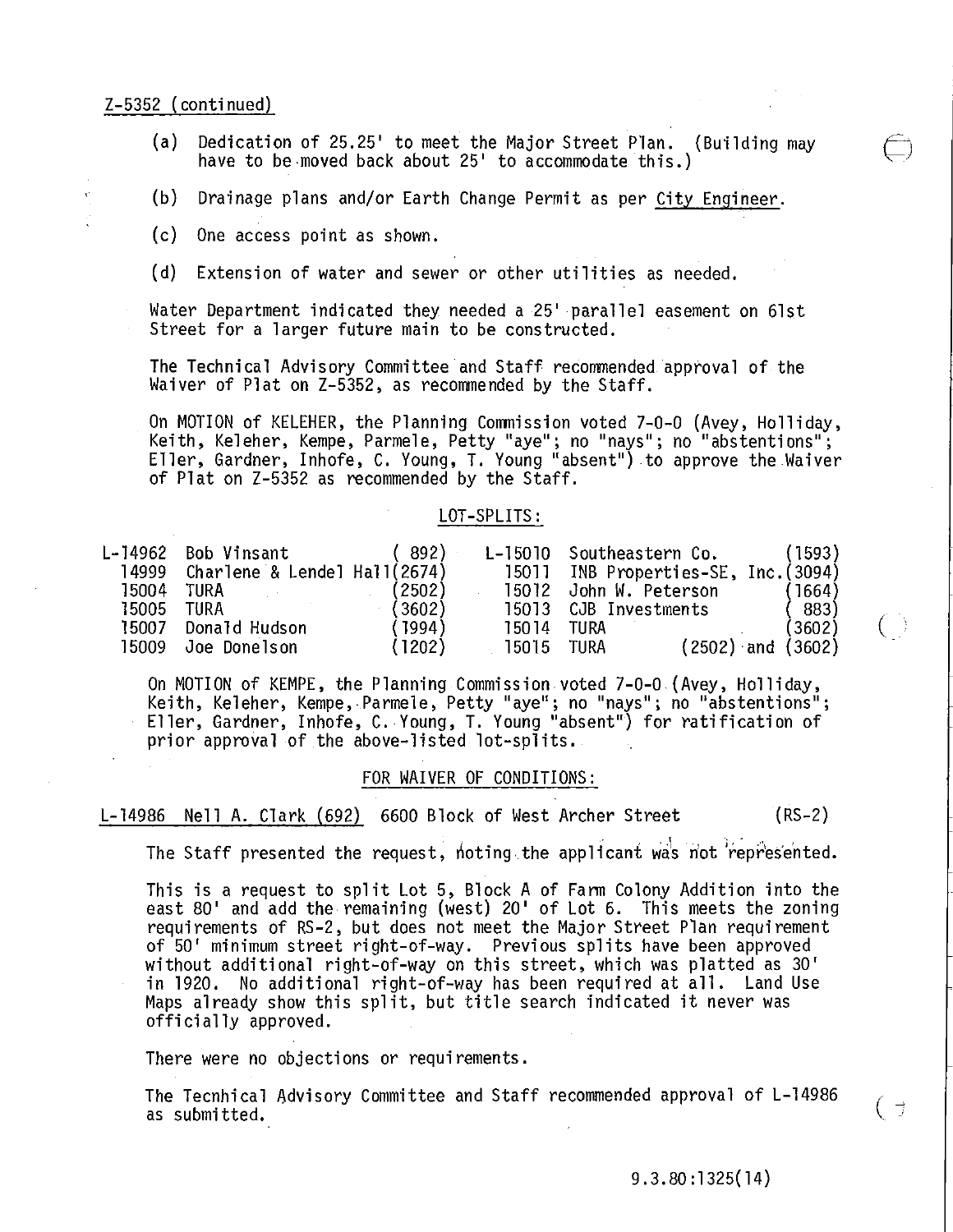$\binom{1}{2}$ 

 $( \ )$ 

On MOTION of PETTY, the Planning Commission voted 7-0-0 (Avey, Holliday,<br>Keith, Keleher, Kempe, Parmele, Petty "aye"; no "nays"; no "abstentions";<br>Eller, Gardner, Inhofe, C. Young, T. Young "absent") to approve lot-split Eller, Gardner, Inhofe, C. Young, T. Young "absent") to approve lot-split L-l 4986 , Lot 5, Block A of Farm Colony Addition into the east 80' and add the remaining (west) 20'to Lot 6, including the waiver.

## L-14987 General Properties, Inc. (694) 10200 Block of East Admiral Place (CS)

The Staff presented the plat with the applicant not represented.

This is a request to split the east 489' of Lot 2, Block 1, Amended Rosewood Center Addition into three lots, one 239' x 150', second 100' x 150', (which will require waiver of frontage), and the third  $150' \times 150'$ . All will have frontage on East Admiral Place. Water and Sewer is provided by easement running east/west across the northerly part of the tracts.

At the time of preparation of the T.A.C. agenda the use was unknown. The<br>Staff notes that Tract #1 will have an access point and meet the zoning. Tract #2 has an access point (platted), but doesn't have the 150' minimum front. Tract #3 has the required frontage, but no platted access point. The split may be amended prior to T.A.C. meeting to more nearly fit the existing conditions, or meet the zoning requirements.

Since the limits of access was the only problem, and a 100' lot still could not have left-turn lanes in this area, there was no objection. However, the T.A.C. felt the Staff, Traffic Engineer and applicant should work out any discrepancies in the limited access before completing this split. When this has been done, the request could be forwarded to the Commission with an approval recommendation.

The Staff further advised the Commission that since T.A.C. meeting access points have been determined from available plats. Each lot has access as shown on the map in the agenda. No new access is being created and no median breaks will allow left turns except at the existing median break on the easterly access point. The only waiver required is frontage on the middle lot which does not present a problem since access is not to be changed.

On MOTION of PETTY, the Planning Commission voted 7-0-0 (Avey, Holliday,<br>Keith, Keleher, Kempe, Parmele, Petty "aye"; no "nays"; no "abstentions"; Eller, Gardner, Inhofe, C. Young, T. Young "absent") to approve lot-split<br>L-14987, the east 489' of Lot 2, Block 1, Amended Rosewood Center Addition into three lots; first 239' x 150', second 100' x 150', and the third 150' x 150' including the waiver, subject to Board of Adjustment approval.

L-14995 Marvin Rumbaugh (3483) North side of 121st Street, west of Sheridan Road (AG)

The Staff presented the request, with the applicant not represented.

This is an application to clear title on a 1.6 acre tract of land which was conveyed several years ago, but not included on a lot-split. (This request only applies to the 1.6 acre tract, as the remainder of 3.4 acres is not subject to the lot-split requirements.) A house was constructed several years ago, including well and septic tank. There is also a house on well and septic on the remainder, according to TMAPC land use maps. A

 $9.3.80:1325(15)$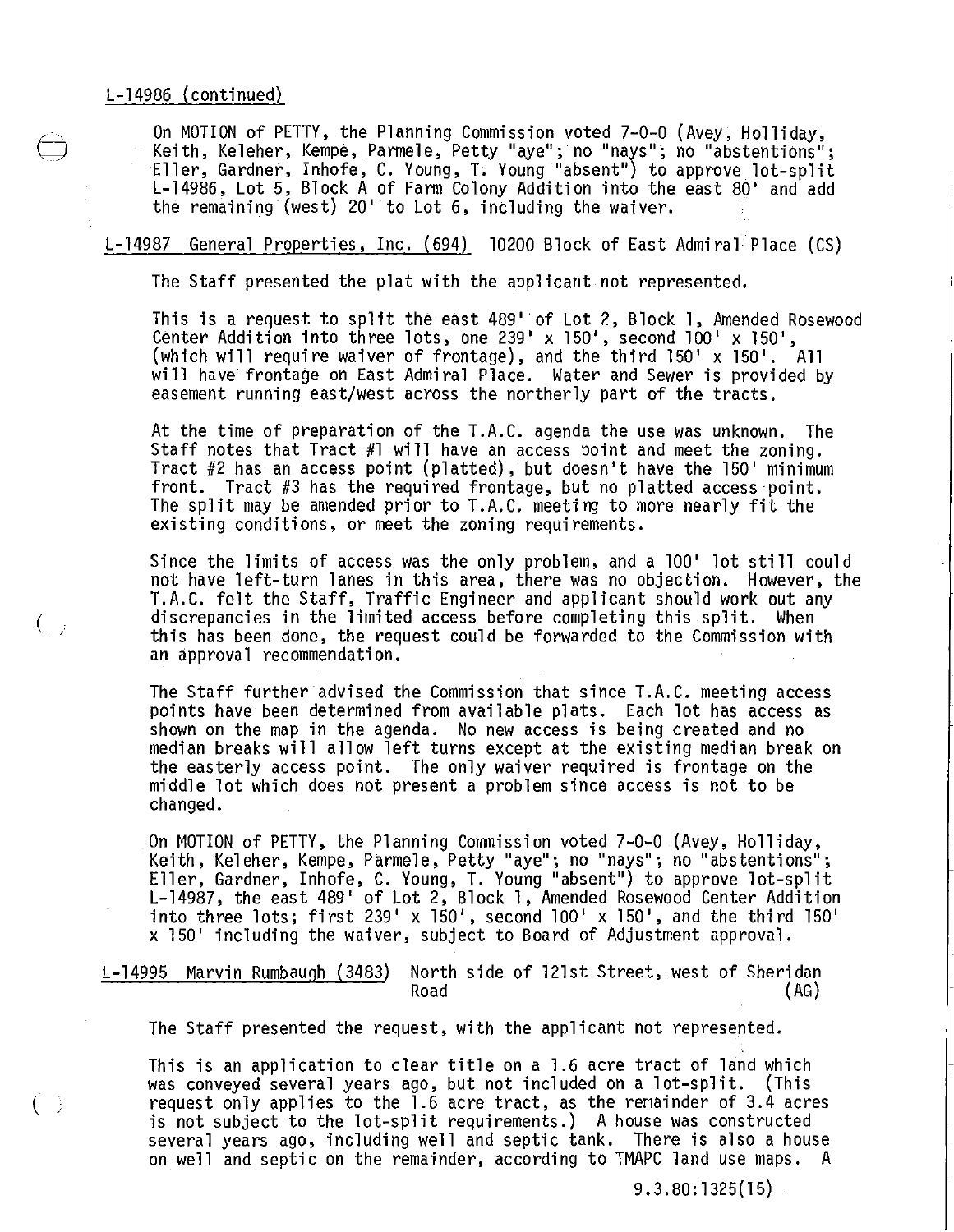## L-14995 (conti nued)

 $\bar{z}$  $\frac{1}{2}$  waiver is requested to permit the 1.6 acre tract (2 acres is minimum) and its width of 165' (300' is minimum). At this point, no request to waive<br>the Major Street Plan has been made so the additional right-of-way may be obtainable. (Not as a condition for approval of split.) Health Department approval will be required for the existing facilities. (Nothing new is planned.)

The Technical Advisory Committee and Staff recommended approval of L-14995, subject to the conditions:

On MOTION of AVEY, the Planning Commission voted 7-0-0 (Avey, Holliday,<br>Keith, Keleher, Kempe, Parmele, Petty "aye"; no "nays"; no "abstentions"; Eller, Gardner, Inhofe, C. Young, T. Young "absent") to approve lot-split<br>L-14995, including the waiver, subject to the following conditions:

- (a) Health Department verification that both septic tank and well had been previously approved.
- (b) Board of Adjustment approval of the 165' frontage and 1.6 acre area.

#### OTHER BUS INESS :

PUD #159 A. L. Stevens NE corner of 71st Street South and 32nd West Avenue

Wayne Alberty advised that the house on the subject tract was built approx-<br>imately 4' across the 35' building line from 71st Street. The Staff recommended approval of'the Minor Amendment. (

On MOTION of KEMPE, the Planning Commission voted 7-0-0 (Avey, Holliday,<br>Keith, Keleher, Kempe, Parmele, Petty "aye"; no "nays"; no "abstentions"; Eller, Gardner, Inhofe, C. Young, T. Young "absent") to approve a Minor Amendment to permit a 31' building setback from 71st Street on PUD #159.

There being no further business, the Chair adjourned the meeting at 3:30 p.m.

Date Approved  $9 - 1 - 80$  $\big<$  $K_{\alpha}$  . Chairman

ATTEST:

Cherry M. Kempe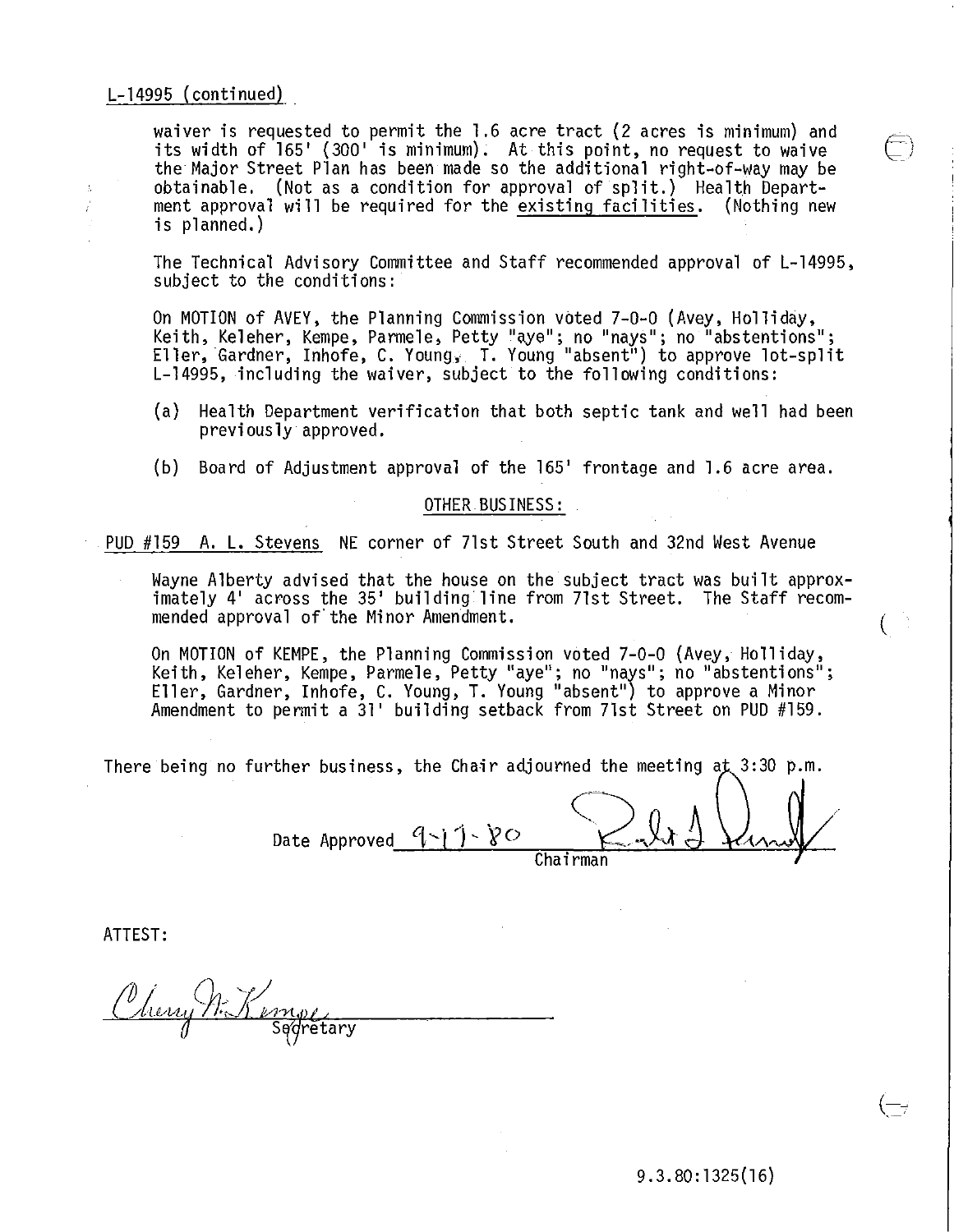# TULSA METROPOLITAN AREA PLANNING COMMISSION

Claims: 1980-1981

| Account | Claim  |                                       |          |
|---------|--------|---------------------------------------|----------|
| Number  | Number | Vendor                                | Amount   |
| 6260    | 12922  | James M. Bourey                       | 95.00    |
| 8131    | 12923  | Bradley's Lock and Safe Service, Inc. | 30,00    |
| 7152    | 12924  | Guffey's Journal                      | 9.50     |
|         | 12925  | Ginger Johnsen                        | 282.77   |
| 6260    |        | $($ \$147.68)                         |          |
| 7140    |        | $($ \$11.05)                          |          |
| 7141    |        | $($ \$13.51)                          |          |
| 7142    |        | (5, 61, 18)                           |          |
| 7152    |        | (S<br>8,25)                           |          |
| 7171    |        | $($ \$ 30.00)                         |          |
| 8103    |        | $($ \$ 11.10)                         |          |
| 6200    | 12926  | Sujata Pathapati                      | 352.00   |
| 6200    | 12927  | Patti Jo Stephens                     | 286.00   |
| 8140    | 12928  | Underwood and Beaubien                | 3,500.00 |
| 8110    | 12929  | U.S. Postmaster                       | 1,000.00 |
|         |        |                                       |          |

This is to certify that the above claims are true, just and correct to the best of our knowledge.

Menna Puekett

Director

~ ?C: Agenda September 3, 1980 Meeting No. 1325